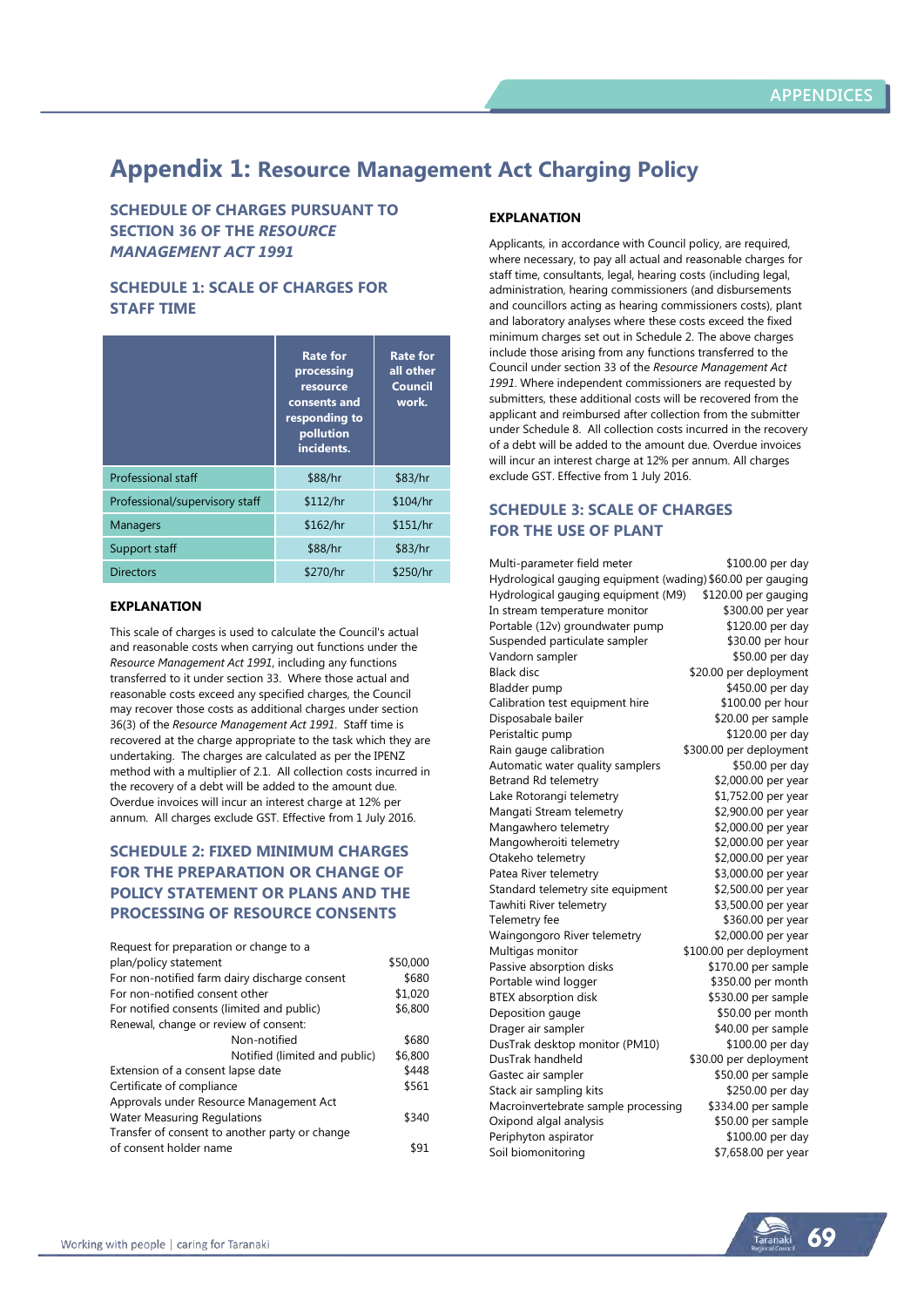Ballance riparian administration \$3,000.00 per year Riverlands riparian administration \$1,400.00 per year Digital video survey \$100.00 per day Sound system \$120.00 per day Survey equipment \$50.00 per day Traffic management (TMS) \$87.00 per hour Video survey equipment \$50.00 per day Motorboat - Delia S \$2,000.00 per day \$350.00 per day<br>\$70.00 per day Single axle trailer Tandem trailer \$95.00 per day Spill response trailer \$250.00 per day Teryx ATV \$500.00 per day Electric fishing equipment \$250.00 per day Electrical submersible pump \$50.00 per day Fyke net  $$50.00$  per deployment G-minnow trap \$10.00 per deployment Spray unit \$200.00 per day GPRS telemetry 630 per month Radio telemetry \$10 per month Repair Parts (battery/fuse/cable) \$50 per deployment

#### **EXPLANATION**

This scale of charges is used to calculate the Council's actual and reasonable costs when carrying out functions under the Resource Management Act 1991. Where those actual and reasonable costs exceed any specified amounts, the Council may recover those costs as additional charges under section 36(3) of the Resource Management Act 1991. The use of materials stored in the spill response trailer and/or used in spill response will be recovered from the spiller on an actual and reasonable basis. All collection costs incurred in the recovery of a debt will be added to the amount due. Overdue invoices will incur an interest charge at 12% per annum. All charges exclude GST. Effective from 1 July 2016.

# **SCHEDULE 4: FIXED MINIMUM CHARGES FOR LABORATORY ANALYSES**

| рH                              | \$16.00 |
|---------------------------------|---------|
| Alkalinity                      | \$22.00 |
| Acidity                         | \$22.00 |
| Conductivity                    | \$16.00 |
| Salinity                        | \$16.00 |
| Turbidity                       | \$16.00 |
| Absorbance - filtered           | \$16.00 |
| Hardness                        | \$22.00 |
| Boron                           | \$31.00 |
| Chloride                        | \$28.00 |
| Sulphate                        | \$31.00 |
| Sulphide                        | \$28.00 |
| Fluoride                        | \$28.00 |
| Silica - reactive dissolved     | \$28.00 |
| Chlorine (kit)                  | \$22.00 |
| Formaldehyde (kit)              | \$22.00 |
| Nitrogen - Ammonia              | \$28.00 |
| Nitrogen - Nitrite              | \$28.00 |
| Nitrogen - Nitrate              | \$35.00 |
| Nitrogen - Urea                 | \$35.00 |
| Nitrogen - Total                | \$46.00 |
| Phosphorus - Total              | \$35.00 |
| Phosphorus - reactive dissolved | \$28.00 |
| Settleable solids               | \$16.00 |
| Suspended solids                | \$35.00 |
| <b>Total Grease</b>             | \$86.00 |
| Floatable grease                | \$92.00 |

| Oil and Grease, or Hydrocarbons                         | \$102.00 |
|---------------------------------------------------------|----------|
| Oil and Grease, and Hydrocarbons                        | \$105.00 |
| Chlorophyll                                             | \$51.00  |
| Cyanide (total)                                         | \$78.50  |
| Phenol (total)                                          | \$78.50  |
| Methanol                                                | \$51.00  |
| Biochemical oxygen demand:                              |          |
| - clean water                                           | \$43.50  |
| - wastewater                                            | \$89.00  |
| - filtered BOD - clean water                            | \$57.00  |
| - filtered BOD - wastewater                             | \$101.00 |
| Chemical oxygen demand - filtered                       | \$61.50  |
| Chemical oxygen demand - total                          | \$51.00  |
| DO meter - Field                                        | \$23.00  |
| Metals - direct soluble/acid soluble (includes cations) | \$23.00  |
| Metals - total                                          | \$51.00  |
| Mercury - total                                         | \$76.00  |
| Vanadium (gallic acid)                                  | \$51.00  |
| Faecal coliforms or E.coli (Membrane filtration)        | \$38.00  |
| Faecal coliforms and E.coli (Membrane filtration)       | \$40.00  |
| Enterococci - Water/Wastewater (Membrane filtration)    | \$40.00  |
| Faecol coliforms (MPN)                                  | \$91.00  |
| Enterococci (MPN)                                       | \$91.00  |
| Shellfish (MPN)                                         | \$109.00 |
| Soil - Sample preparation                               | \$38.00  |
| Air deposition filters                                  | \$31.00  |
| 1080                                                    | \$75.00  |
| Metals -mussels/shellfish                               | \$38.00  |

#### **EXPLANATION**

This schedule sets out the fixed minimum charges for laboratory analyses, and is also a scale of charges that will be used to calculate the Council's actual and reasonable costs when carrying out functions under the *Resource Management Act 1991*. Where those actual and reasonable costs exceed the fixed charges in this schedule, the Council may recover those costs as additional charges under section 36(3) of the *Resource Management Act 1991*. An explanation of the methods used for laboratory analyses is available on request. All collection costs incurred in the recovery of a debt will be added to the amount due. Overdue invoices will incur an interest charge at 12% per annum. Charges exclude GST. Effective from 1 July 2016.

# **SCHEDULE 5: FIXED INITIAL ANNUAL MONITORING DEPOSIT CHARGES FOR ACTIVITIES WITH TAILORED COMPLIANCE MONITORING PROGRAMMES 2016/2017**

#### **CATCHMENTS - HEREKAWE STREAM**

| Chevron New Zealand                            | \$2.160 |
|------------------------------------------------|---------|
| Methanex Motunui Limited                       | \$3,100 |
| New Plymouth District Council                  | \$1,714 |
| Shell Todd Oil Services Limited (New Plymouth) | \$4,712 |
| Origin Energy Resources (Kupe) Ltd             | \$2.108 |

#### **CATCHMENTS - HONGIHONGI STREAM**

| <b>Bulk Storage Terminals Limited</b> | \$3,490 |
|---------------------------------------|---------|
| Fonterra Limited                      | \$1,596 |
| Greymouth Petroleum Limited           | \$1,417 |
| Liquigas Limited                      | \$1,998 |
| Molten Metals Limited                 | \$2.792 |
| New Plymouth District Council         | \$1,946 |
| New Zealand Oil Services Ltd          | \$2,608 |
|                                       |         |

70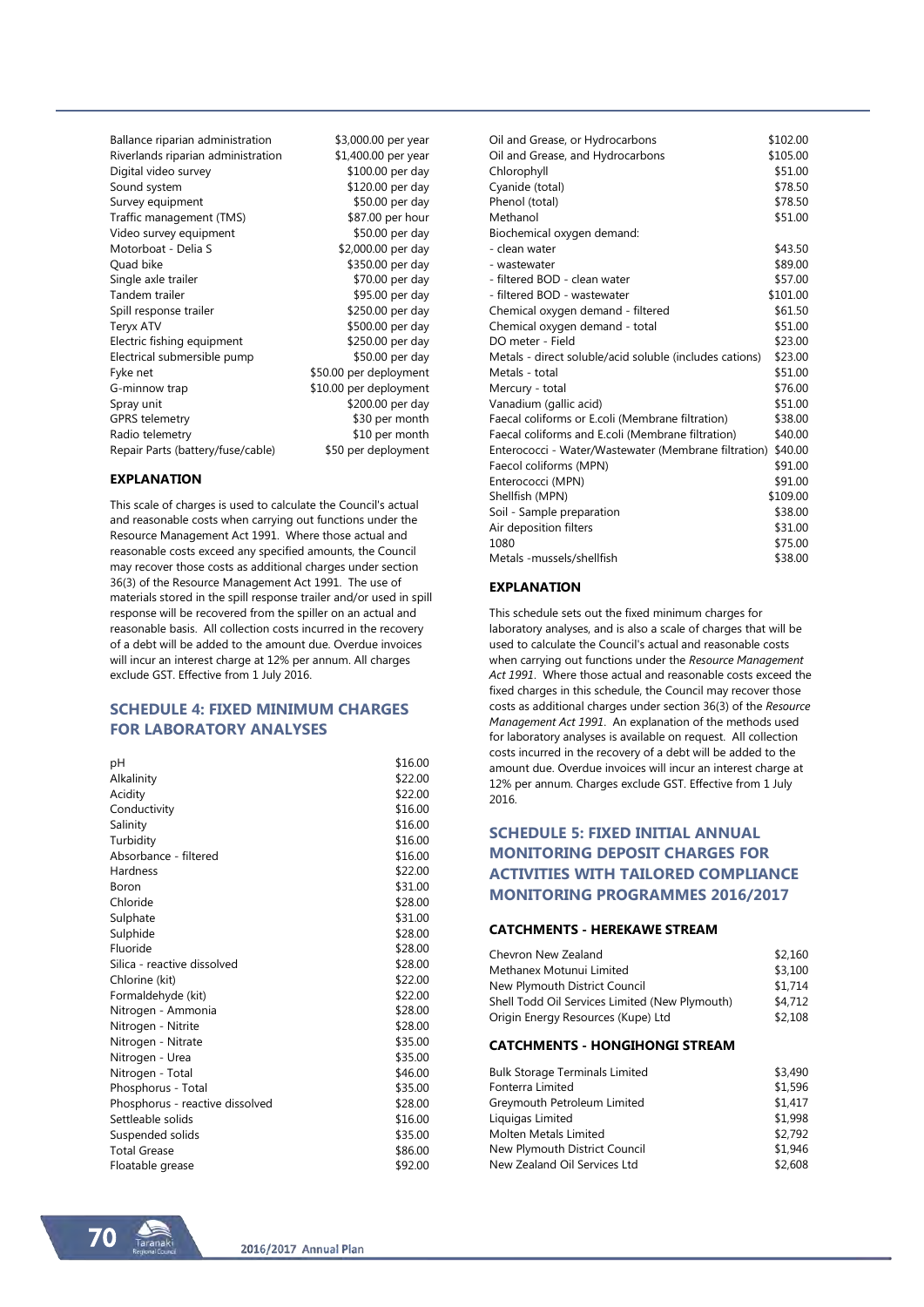| \$2,162<br>Shell Todd Oil Services Limited (Head Office) |
|----------------------------------------------------------|
|----------------------------------------------------------|

## **CATCHMENTS - LOWER WAIWHAKAIHO AIRSHED**

| Downer EDI Works Limited                 | \$7,277 |
|------------------------------------------|---------|
| <b>Fitzroy Engineering Group Limited</b> | \$7,875 |
| Katere Surface Coatings Limited          | \$3,673 |
| Ravensdown Limited                       | \$5,443 |
| Taranaki Drum & Pallet Recycling         | \$1,075 |
| Taranaki Regional Council                | \$6,844 |

## **CATCHMENTS - LOWER WAIWHAKAIHO RIVER**

| AML Limited [Trading as Allied Concrete]   | \$2,866  |
|--------------------------------------------|----------|
| Downer EDI Works Limited                   | \$2,920  |
| Envirowaste Services Limited               | \$3.679  |
| Farmlands Co-operative Society Limited     | \$3,278  |
| <b>Firth Industries Limited</b>            | \$2.938  |
| <b>Fitzroy Engineering Group Limited</b>   | \$3,558  |
| Freight & Bulk Transport Limited           | \$3,841  |
| Nankervis Family Trust                     | \$2,492  |
| New Plymouth District Council              | \$10.681 |
| New Zealand Decorative Concrete Limited    | \$1,352  |
| New Zealand Railways Corporation           | \$5,169  |
| Ravensdown Fertiliser Co-operative Limited | \$11,394 |
| Taranaki Regional Council                  | \$2.096  |
| Taranaki Sawmills Limited                  | \$9,469  |
| <b>Technix Group Limited</b>               | \$3,618  |
|                                            |          |

### **CATCHMENTS - MANGATI STREAM**

| ABB Limited (TRANSFORMER DIVISION)              | \$4,870  |
|-------------------------------------------------|----------|
| <b>ABB Transformers Limited</b>                 | \$890    |
| <b>GrainCorp Feeds Limited</b>                  | \$6.729  |
| Greymouth Petroleum Acquisition Company Limited | \$5,557  |
| Halliburton New Zealand                         | \$5,214  |
| J Swap Contractors Limited                      | \$5,134  |
| McKechnie Aluminium Solutions Limited           | \$7,543  |
| New Plymouth District Council                   | \$5,362  |
| Nexans New Zealand Limited                      | \$5,616  |
| <b>OMV New Zealand Limited</b>                  | \$4,625  |
| Schlumberger New Zealand Limited                | \$6,166  |
| Taranaki Regional Council                       | \$1,213  |
| Tasman Oil Tools Limited                        | \$5,403  |
| Tegel Foods Limited (Feedmill)                  | \$8,423  |
| Tegel Foods Limited (Poultry Processing Plant)  | \$16,001 |
| <b>TIL Freighting Limited</b>                   | \$7,371  |
| Vector Gas Limited (NEW PLYMOUTH)               | \$2,224  |
|                                                 |          |

## **CATCHMENTS - TAWHITI STREAM**

| Graeme Lowe Protein Limited          | \$7,336  |
|--------------------------------------|----------|
| Silver Fern Farms Management Limited | \$13,755 |
| Taranaki Fish & Game Council         | \$1,304  |

## **CATCHMENTS - WAITAHA STREAM**

| AICA (NZ) Limited                    | \$11.015 |
|--------------------------------------|----------|
| C&O Concrete Products Limited        | \$1,359  |
| Energyworks Limited                  | \$2,790  |
| Greymouth Facilities Limited         | \$1,819  |
| Intergroup Limited                   | \$2,375  |
| Meredith Scrap Metals Limited        | \$4,364  |
| New Plymouth District Council        | \$3.186  |
| Symons Property Developments Limited | \$2,838  |
| Taranaki Sawmills Limited            | \$4,678  |
| <b>TBS Coatings Limited</b>          | \$3,786  |
| Weatherford New Zealand Limited      | \$4,143  |
| Woodwards 2008 Limited               | \$620    |

| Zelam Limited (NEW PLYMOUTH)                   | \$1,062  |
|------------------------------------------------|----------|
| <b>DAIRY PROCESSING</b>                        |          |
| Fonterra Co-operative Group Limited, Kapuni    | \$1,043  |
| Fonterra Co-operative Group Limited, Whareroa  | \$58,651 |
| Fonterra Limited                               | \$89,063 |
| Taranaki Regional Council                      | \$1,008  |
| <b>HYDRO-ELECTRIC ENERGY</b>                   |          |
| Opunake Hydro Limited                          | \$10,921 |
| Renewable Power Limited                        | \$12,678 |
| <b>Trustpower Limited</b>                      | \$57,181 |
| INDUSTRIAL                                     |          |
|                                                |          |
| <b>Ballance Agri-Nutrients Limited</b>         | \$744    |
| Dow AgroSciences (NZ) Limited                  | \$21,618 |
| Downer New Zealand Limited<br>Fonterra Limited | \$943    |
|                                                | \$681    |
| McKechnie Aluminium Solutions Limited          | \$18,830 |
| Methanex Motunui Limited                       | \$2,255  |
| New Zealand Oil Services Ltd                   | \$1,949  |
| Port Taranaki Limited                          | \$6,094  |
| Powerco Limited                                | \$665    |
| Sandford Bros Limited                          | \$1,052  |
| Solexin Industries Limited                     | \$637    |
| Taranaki Bulk Storage Limited                  | \$744    |
| Technix Taranaki Terminal Limited              | \$706    |
| Transpower New Zealand Limited                 | \$1,537  |
| Tranzit Coachlines Taranaki Limited            | \$637    |
| <b>LANDFILL</b>                                |          |
| New Plymouth District Council                  | \$3,644  |
| South Taranaki District Council                | \$3,425  |
| <b>Stratford District Council</b>              | \$1,773  |
|                                                |          |
| LANDFILLS/CLEANFILLS                           |          |
| A & A George Family Trust                      | \$1,333  |
| <b>AA Contracting Limited</b>                  | \$1,538  |
| <b>AE Riddick</b>                              | \$1,445  |
| Barry & Lynette Bishop                         | \$1,382  |
| Central Greenwaste 2012                        | \$707    |
| Dimar Partnership                              | \$2,201  |
| Dorset Fibre Farm                              | \$1,333  |
| Downer EDI Works Ltd                           | \$1,445  |
| Downer NZ Limited                              | \$1,505  |
| Gas & Plumbing Ltd                             | \$1,393  |
| Graham Harris (2000) Limited                   | \$1,445  |
| Groundworkx Taranaki Limited                   | \$749    |
| JW & CT Bailey Ltd                             | \$1,078  |
| Malandra Downs Limited                         | \$1,690  |
| New Plymouth District Council                  | \$64,222 |
| South Taranaki District Council                | \$27,450 |
| <b>Stratford District Council</b>              | \$6,236  |
| Taranaki Trucking Company Limited              | \$1,218  |
| TPJ Partnership                                | \$3,378  |
| Value Timber Supplies Limited                  | \$2,774  |
| <b>Waverley Sawmills Limited</b>               | \$5,674  |
| Westown Haulage Limited                        | \$2,594  |
|                                                |          |
| <b>MARINE DISCHARGES</b>                       |          |
|                                                |          |

| Anzco Foods Waitara Limited (ELTHAM) | \$4,063  |
|--------------------------------------|----------|
| New Plymouth District Council        | \$37,728 |
| Port Taranaki Limited                | \$3,271  |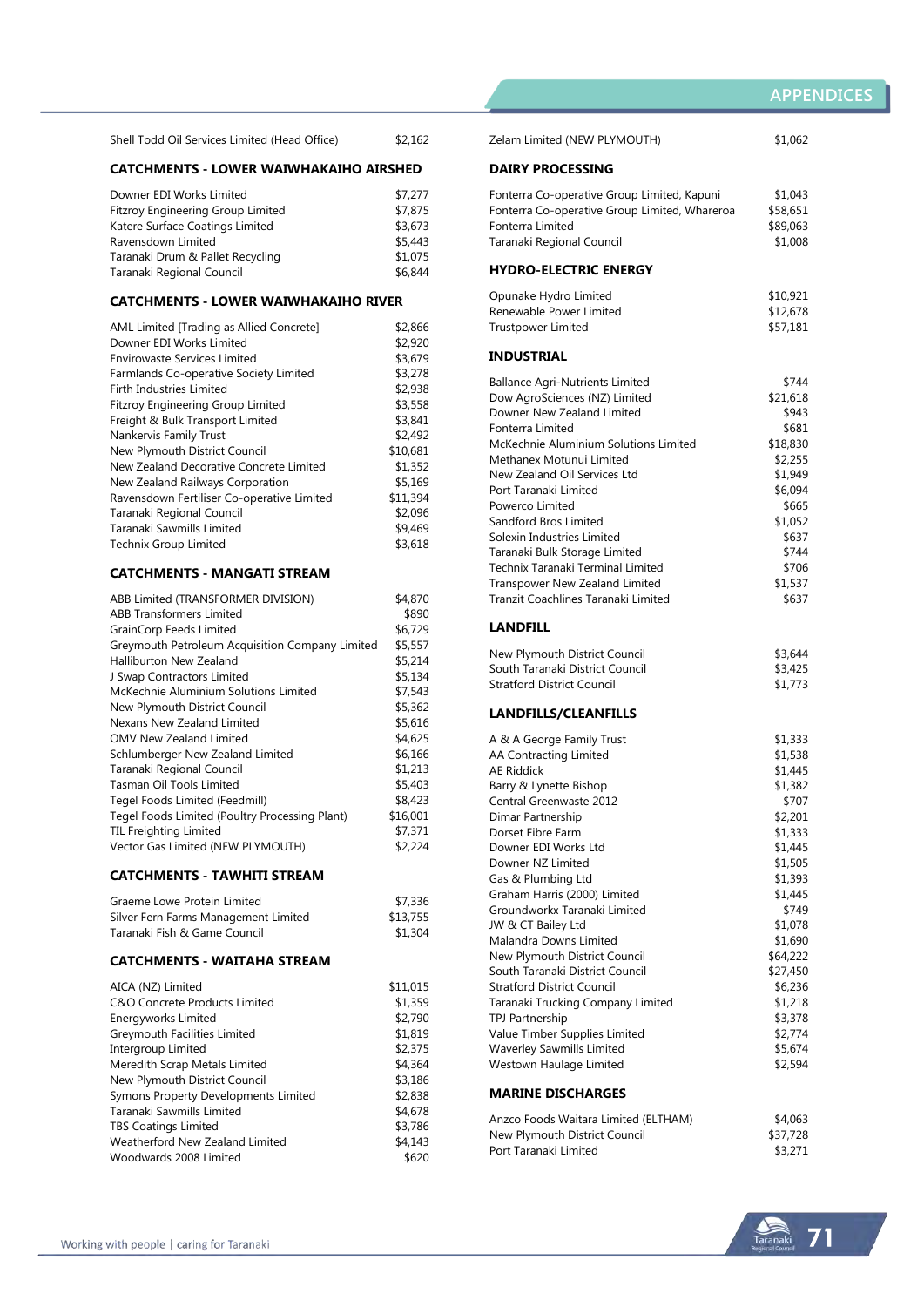#### **MEAT PROCESSING**

| Gold International Meat Processors Limited | \$20,534 |
|--------------------------------------------|----------|
| Riverlands Eltham Limited (ELTHAM)         | \$39.675 |
| Silver Fern Farms Limited (Waitotara)      | \$11.969 |
| Silver Fern Farms Management Limited       | \$509    |
| Taranaki By-Products Limited               | \$93,689 |
|                                            |          |

## **MINOR INDUSTRIES**

| Allied Concrete Limited                     | \$1,123 |
|---------------------------------------------|---------|
| Arabac Aerial Abseil Access [NZ] Limited    | \$560   |
| Berridge Pet Food                           | \$484   |
| <b>Blastways Limited</b>                    | \$560   |
| <b>Coastal Services Limited</b>             | \$560   |
| <b>Edmonds Industrial Coatings Ltd</b>      | \$560   |
| <b>Egmont Canine Retreat and Cattery</b>    | \$484   |
| Eltham Sandblasting Limited                 | \$560   |
| <b>Firth Industries</b>                     | \$1,123 |
| Fletcher Concrete & Infrastructure Limited  | \$1,123 |
| Fulton Hogan Limited (New Plymouth)         | \$484   |
| Hawera Rewinds                              | \$484   |
| <b>Independent Services</b>                 | \$83    |
| Indian Blast & Paint Limited                | \$560   |
| <b>Inglewood Timber Processors</b>          | \$484   |
| Intergroup Limited                          | \$560   |
| JD Hickman 1997 Family Trust                | \$3,206 |
| Lorry Land Limited                          | \$484   |
| M Hooper                                    | \$560   |
| Napier Sandblasting Co Limited              | \$560   |
| New Plymouth District Council               | \$6,062 |
| Nickel Blast & Paint 2013                   | \$560   |
| Osflo Fertiliser Limited                    | \$6,586 |
| P Jones                                     | \$484   |
| Pacific Natural Gut String Co. Limited      | \$1,902 |
| Soda Blast (Taranaki) Limited               | \$560   |
| Soda Blast Limited                          | \$560   |
| Taranaki Galvanizers Limited                | \$4,982 |
| Transpower New Zealand Limited (WELLINGTON) | \$560   |
| W Abraham Limited                           | \$3,453 |
| <b>Waverley Sawmills Limited</b>            | \$328   |

### **MISCELLANEOUS**

| New Plymouth District Council                              | \$5.432 |
|------------------------------------------------------------|---------|
| New Plymouth District Council & Methanex Motunui Ltd \$165 |         |
| New Plymouth Girls' High School                            | \$151   |
| New Zealand Railways Corporation                           | \$165   |
| Pungarehu Community Committee                              | \$151   |
| South Taranaki District Council                            | \$5,335 |
| <b>Stratford District Council</b>                          | \$151   |
| Stratford High School                                      | \$151   |

#### **NON-RENEWABLE ENERGY**

| \$34,996 |
|----------|
| \$208    |
|          |

# **PETROCHEMICAL**

| Ballance Agri-Nutrients (Kapuni) Limited        | \$32,266 |
|-------------------------------------------------|----------|
| <b>Bridge Petroleum Limited</b>                 | \$1.118  |
| BTW Company Limited (NEW PLYMOUTH)              | \$7,363  |
| CD Boyd                                         | \$22.211 |
| Cheal Petroleum Limited                         | \$21,147 |
| Contact Energy Limited (WELLINGTON)             | \$5.616  |
| <b>Energy Services International Limited</b>    | \$1.142  |
| Greymouth Petroleum Acquisition Company Limited | \$19.514 |
| Greymouth Petroleum Limited                     | \$32,407 |

| Methanex Motunui Limited                                                                           | \$21,887             |
|----------------------------------------------------------------------------------------------------|----------------------|
| Nova Energy Limited                                                                                | \$4,269              |
| <b>NZEC Tariki Limited</b>                                                                         | \$976                |
| NZEC Waihapa Limited (NZ Energy Corp.)                                                             | \$9,022              |
| NZEC Waihapa Limited and NZEC Tariki Limited                                                       | \$221                |
| Origin Energy Resources (Kupe) Limited<br>Origin Energy Resources NZ (Rimu) Limited                | \$16,678<br>\$21,277 |
| Petrochem Limited                                                                                  | \$4,290              |
| Remediation (NZ) Limited                                                                           | \$50,642             |
| Shell Exploration NZ Limited                                                                       | \$10,431             |
| Shell Todd Oil Services Limited                                                                    | \$40,140             |
| Surrey Road Landfarms Limited                                                                      | \$11,877             |
| TAG Oil (NZ) Limited                                                                               | \$14,825             |
| Taranaki Ventures II Limited                                                                       | \$355                |
| Taranaki Ventures Limited                                                                          | \$7,173              |
| <b>Todd Energy Limited</b>                                                                         | \$28,052             |
| <b>TWN Limited Partnership</b>                                                                     | \$12,721             |
| Vector Gas Trading Limited                                                                         | \$7,474              |
| Vector Limited (Hawera)                                                                            | \$6,856              |
| Waikaikai Farms Limited                                                                            | \$14,639             |
| <b>Waste Remediation Services Limited</b>                                                          | \$13,817             |
| Wood Group M & O                                                                                   | \$1,225              |
| <b>PIGGERIES</b>                                                                                   |                      |
| Aorere Farms Partnership                                                                           | \$956                |
| DH Lepper Trust                                                                                    | \$6,490              |
| NZ Pure Bred Pig Genetics Limited                                                                  | \$3,630              |
| <b>RKM Farms Limited</b>                                                                           | \$4,882              |
| <b>QUARRIES</b>                                                                                    |                      |
| AA Contracting Limited                                                                             | \$1,113              |
| CD Boyd                                                                                            | \$1,113              |
| Dennis Mark & Diane Lillian Bourke                                                                 | \$1,112              |
| Ferndene Quarries Limited                                                                          | \$1,950              |
| Gavin & Linda Jones                                                                                | \$1,105              |
| <b>Gibson Family Trust</b>                                                                         | \$1,965              |
| Goodin AG Limited                                                                                  | \$853                |
| <b>Grant Cudby Contracting Limited</b>                                                             | \$2,607              |
| <b>Gully Rock Limited</b><br>Hey Trust                                                             | \$4,374              |
| Horizon Trust Management Limited                                                                   | \$593<br>\$1,690     |
| Inglewood Metal Limited                                                                            | \$5,380              |
| Jones Quarry Limited                                                                               | \$2,685              |
| OW Burgess & TH Crowley Partnership                                                                | \$1,369              |
| R A Wallis Ltd (HAWERA)                                                                            | \$1,950              |
| RJ Dreaver                                                                                         | \$1,113              |
| Taranaki Trucking Company Limited                                                                  | \$1,950              |
| <b>Taunt Contracting Limited</b>                                                                   | \$593                |
| <b>Vickers Quarries Limited</b>                                                                    | \$5,333              |
| Waverley Bulk Transport Limited                                                                    | \$853                |
| Whitaker Civil Engineering Limited                                                                 | \$1,373              |
| Winstone Aggregates Limited                                                                        | \$1,581              |
| SEWERAGE DISCHARGES AND TREATMENT                                                                  |                      |
| CD Boyd                                                                                            | \$3,425              |
| Dawson Falls Mountain Lodge Ltd                                                                    | \$1,008              |
| New Plymouth District Council                                                                      |                      |
|                                                                                                    | \$10,307             |
|                                                                                                    | \$84,484             |
| South Taranaki District Council<br><b>Stratford District Council</b><br>Wai-iti Motor Camp Limited | \$11,201<br>\$2,984  |

### **IRRIGATION**

| AL & LA Campbell                          | \$2.119 |
|-------------------------------------------|---------|
| Anthony Ingman & Kerstin Johanna Williams | \$2,015 |
| BR & RG Harvey Family Trust               | \$527   |

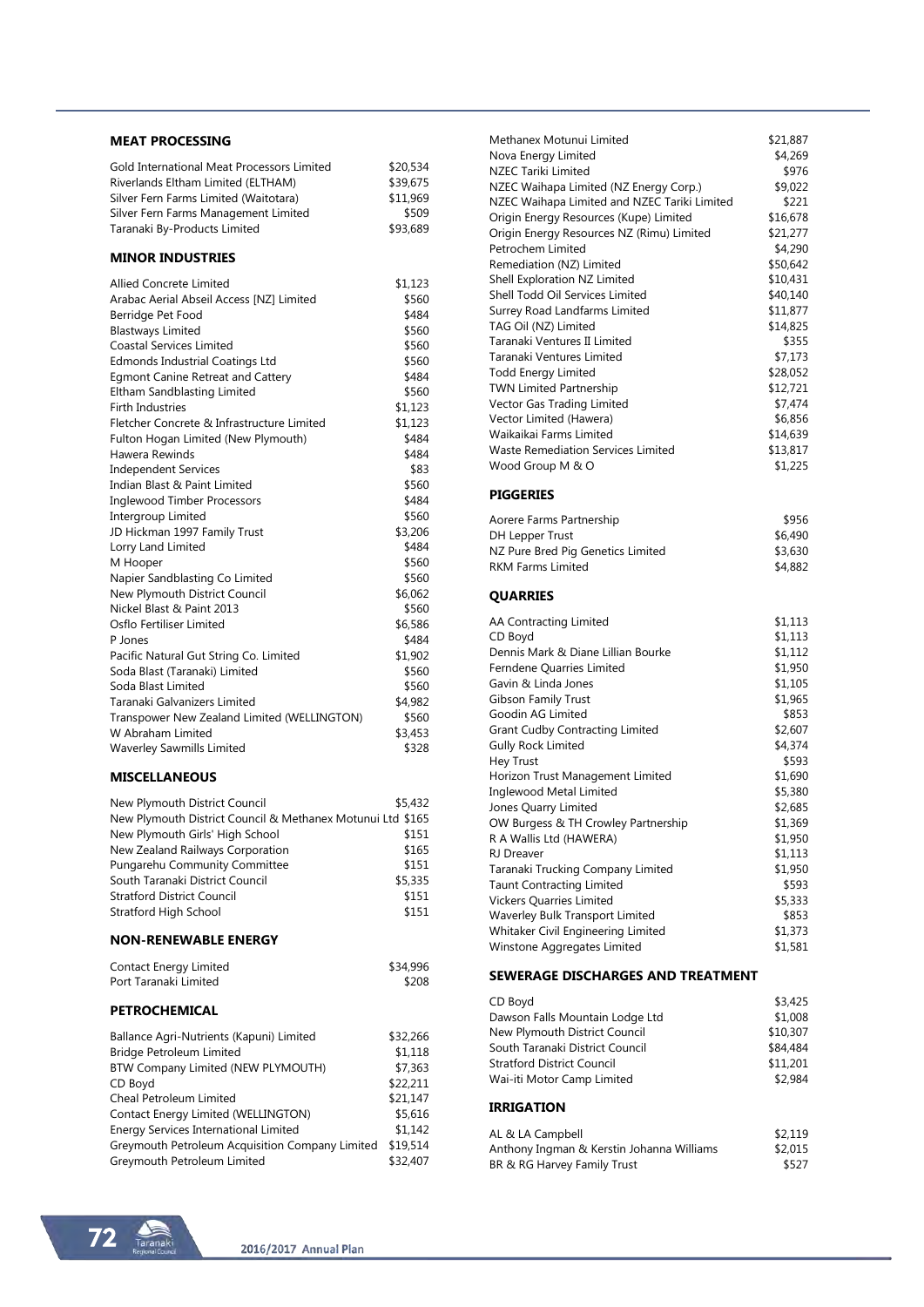# **APPENDICES**

| Coastal Country Farms Limited                       | \$2,015          |
|-----------------------------------------------------|------------------|
| Cornwall Park Farms Limited                         | \$527            |
| Craig Timothy & Joanne Maree McDonald               | \$2,015          |
| David & Ann Gibson                                  | \$2,427          |
| David Pease Family Trust                            | \$2,015          |
| DR Wilson                                           | \$2,933          |
| Estate Andrew & Elva N Barkla                       | \$2,119          |
| FJ Goodin & Sons Limited                            | \$2,119          |
| Fonic Farms Limited                                 | \$887            |
| Geary AR Trust (A R Geary)                          | \$2,375          |
| Gibbs G Trust                                       | \$535            |
| Graham & Ruby Dorn                                  | \$1,219          |
| Greg McCallum                                       | \$1,453          |
| <b>GSJ Trust</b>                                    | \$2,119          |
| Hawera Golf Club Inc                                | \$345            |
|                                                     |                  |
| Ian Mantey Family Trust & Sally Mantey Family Trust | \$527            |
| Inglewood Golf Club Inc                             | \$873<br>\$2,312 |
| James & Donna-Maree Baker                           |                  |
| Jimian Limited                                      | \$2,015          |
| John & Elaine Glenda Sanderson                      | \$4,029          |
| JW & MT Hamblyn Family Trusts                       | \$1,631          |
| Kaihihi Trust                                       | \$2,119          |
| Kaitake Golf Club Inc                               | \$769            |
| <b>KCCG Sole Trust</b>                              | \$1,271          |
| Kereone Farms Limited                               | \$7,485          |
| Kohi Investments Limited                            | \$2,015          |
| Kokako Road Limited                                 | \$2,119          |
| Larsen Trusts Partnership                           | \$2,015          |
| Leatherleaf Limited                                 | \$2,015          |
| Luttrell Trust Partnership                          | \$1,355          |
| Manaia Golf Club                                    | \$449            |
| Manukorihi Golf Club Inc                            | \$829            |
| Mara Trust                                          | \$2,020          |
| New Plymouth Golf Club Inc                          | \$1,729          |
| Nigel Wayne & Denise Mary King                      | \$2,015          |
| Nilock & Camole Trusts                              | \$2,015          |
| NRGE Farms Limited/Oceanview Trust                  | \$2,015          |
| Ohawe Farm Limited                                  | \$527            |
| Pihama Farms Limited                                | \$2,015          |
| Pinehill Land Company Limited                       | \$2,015          |
| Pukeone Partnership                                 | \$6,551          |
| RA & SM Geary Trusts Partnership                    | \$959            |
| Riverside Farms Taranaki Ltd                        | \$2,020          |
| RM & MC Julian Family Trust                         | \$2,015          |
| Roger Dickie Family Trust                           | \$631            |
| Spenceview Farms                                    | \$3,055          |
| Stratford Golf Club Inc                             | \$553            |
| Taranaki Community Rugby Trust                      | \$2,171          |
| Taranaki Regional Council                           | \$4,338          |
| Te Ngutu Golf Club Incorporated                     | \$925            |
| Waikaikai Farms Limited                             | \$2,135          |
| Waitara Golf Club Inc                               | \$769            |
| Waiwira Trust                                       | \$2,379          |
| Walker & McLean Partnership                         | \$1,331          |
| Wayne Douglas & Sandra Christine Morrison           | \$3,328          |
| Westown Golf Club Incorporated                      | \$769            |
| Woollaston Family Trust Partnership                 | \$2,015          |
|                                                     |                  |
| <b>WATER TAKES</b>                                  |                  |
| A Middleton                                         | \$397            |

| A Mildaleton                              | <b>3397</b> |
|-------------------------------------------|-------------|
| Awatea Hawkes Bay Trust                   | \$657       |
| <b>Belmont Dairies Limited</b>            | \$501       |
| Caiseal Trust Partnership                 | \$501       |
| Carter AJ Limited                         | \$605       |
| ClearAz Taranaki Spring Water             | \$605       |
| Cold Creek Community Water Supply Limited | \$11,756    |
|                                           |             |

| Construction Mechanics (1993) Limited   | \$501    |
|-----------------------------------------|----------|
| D Krumm                                 | \$397    |
| DP & JH Roper Family Trusts Partnership | \$605    |
| Eric & Cedric Lander                    | \$501    |
| G Lance                                 | \$605    |
| <b>Gwerder Brothers</b>                 | \$605    |
| Hernly Farm Limited                     | \$501    |
| I Cassie                                | \$605    |
| Ian & Judith Armstrong                  | \$605    |
| IHC New Zealand Inc (NORTH TARANAKI)    | \$605    |
| Kaipi Holdings Limited                  | \$501    |
| Living Light 2000 Limited               | \$241    |
| <b>MD Aiken Family Trust</b>            | \$845    |
| MJ Fahy & MO Fahy                       | \$605    |
| Naplin Trust                            | \$605    |
| New Plymouth District Council           | \$10,012 |
| Ngatoro Poultry Limited                 | \$501    |
| Norwood Farm Partnership                | \$501    |
| Nukumaru Water Scheme Society Inc       | \$605    |
| Oakura Farms Limited                    | \$605    |
| Oaonui Water Supply Limited             | \$1,721  |
| Pariroa Marae (The Trustees)            | \$605    |
| PKW Farms LP                            | \$1,001  |
| Pungarehu Farmers Group Water Scheme    | \$2,379  |
| SB & J May Family Trust                 | \$501    |
| SC & MJ O'Neill Family Trust            | \$501    |
| Sona Chosta Limited                     | \$605    |
| South Taranaki District Council         | \$33,760 |
| <b>Stratford District Council</b>       | \$4,839  |
| Taranaki Greenhouses Limited            | \$605    |
| Taranaki Thoroughbred Racing            | \$6,013  |
| Te Rua O te Moko 2B Ahuwhenua Trust     | \$605    |
| <b>Todd Energy Limited</b>              | \$605    |
| Vickers B & NM & Church G & CG          | \$605    |
| <b>Wairau Nurseries</b>                 | \$241    |
|                                         |          |

### **EXPLANATION**

The Council's fixed initial deposit charges for activities with tailored compliance monitoring programmes are presented in various groups based on the nature of the discharge and/or type of industry. Any additional costs over and above the initial fixed deposit will be charged in arrears.

For new tailored compliance monitoring programmes or inclusion of new consents into existing programmes (that arise between the setting of these charges and the end of the financial year that they relate to), an estimate will be provided to the consent holder and compliance monitoring work charged according to this. Where no invoice is provided, compliance monitoring costs will be recovered per Schedule 6 or 7 of this *Plan*.

Additional charges may be levied under section 36(3) of the *Resource Management Act 1991* where the Council's actual and reasonable costs exceed the fixed monitoring charge. See the scales of charges for staff time, consultants, plant and laboratory analyses set out in Schedules 1, 3 and 4. The above charges include those arising from any functions transferred to the Council under section 33 of the *Resource Management Act 1991*. All collection costs incurred in the recovery of a debt will be added to the amount due. Overdue invoices will incur an interest charge at 12% per annum. All charges exclude GST. Effective from 1 July 2016.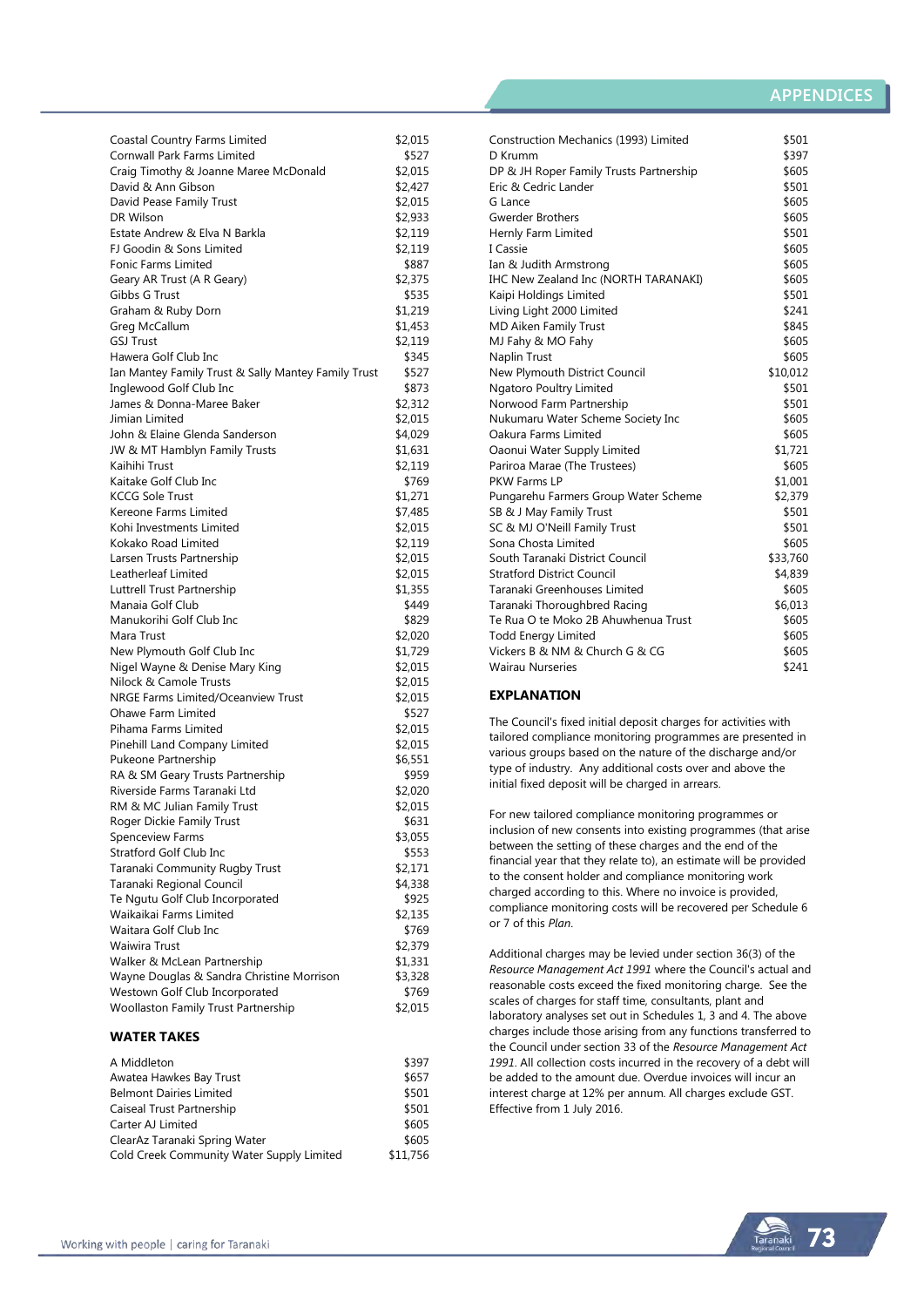# **SCHEDULE 6: FIXED MINIMUM CHARGES FOR MONITORING FARM DAIRY DISCHARGES**

The fixed charges for farm dairy discharge compliance monitoring inspection and sampling are set out below: Discharge to land consent: \$295 Discharge to water, no sampling:  $$295$ Discharge to water consent, including sampling discharge and receiving environment: \$880 Discharge to land and water consent, including sampling discharge and receiving environment:  $$946$ Discharge to land and water consent, no sampling: \$339

Where non-compliance is detected the following additional monitoring re-inspection and sampling fixed charge may apply:

|                                                                          | <b>Minor</b><br>Non-<br>compliance | <b>Significant</b><br>Non-<br>compliance |
|--------------------------------------------------------------------------|------------------------------------|------------------------------------------|
| Discharge to land or<br>water consent, no<br>sampling                    | \$732                              | \$1,352                                  |
| Discharge to water<br>consent, including<br>sampling and<br>reinspection | \$1,166                            | \$1,786                                  |

#### **EXPLANATION**

The above fixed minimum charges for the annual farm dairy discharge compliance monitoring inspection and re-inspection, both including sampling, are based on actual and reasonable charges for staff time (Level 4- Professional Staff, Schedule 1) and laboratory analyses (Schedule 4). The above fixed minimum charges for monitoring, re-inspection and sampling after non-compliance with resource consent conditions or the *Resource Management Act 1991*, whether this arises from the annual inspection or not, are based on actual and reasonable charges for staff time (Level 4- Professional Staff, Schedule 1) and laboratory analyses (Schedule 4). Each farm dairy discharge non-compliance will be assessed in the context of the consent granted and compliance history of the consent. Significant non-compliance activities are non-compliances that will have actual or potential effects on the environment. Examples of a minor non-compliance are deficient baffles between ponds, minor failure to contain shed/race effluent and washings where these discharge to land, and stormwater diversion system deficient. Examples of significant noncompliance are ponding of effluent on the soil surface (unauthorised by resource consent), breach of discharge standards required in the resource consent, inadequate effluent storage and land area, significant increase in stock numbers beyond those allowed in the consent, and an inadequate effluent system. The above are examples and it should be noted they do not represent a complete list of noncompliances.

Additional charges may be levied under section 36(3) of the *Resource Management Act 1991* where the Council's actual and reasonable costs exceed the fixed monitoring and noncompliance charges. An example is a significant noncompliance for a discharge to land farm dairy discharge consent where sampling costs of the discharge and receiving water may be required. See the scales of charges for staff time, consultants, plant and laboratory analyses set out in Schedules 1, 3 and 4. All collection costs incurred in the recovery of a debt will be added to the amount due. Overdue invoices will incur an interest charge at 12% per annum. All charges exclude GST. Effective from 1 July 2016.

# **SCHEDULE 7: FIXED MINIMUM CHARGES FOR MONITORING WHERE NO TAILORED COMPLIANCE MONITORING PROGRAMME EXISTS**

The fixed charge for a compliance monitoring inspection that is not addressed in Schedule 5 or 6 is \$295 per inspection plus any additional plant or laboratory analyses costs as set out in Schedules 3 and 4.

The fixed charge for a compliance monitoring re-inspection arising from non-compliance detected in an inspection that is not addressed in Schedule 5 or 6 is \$329 per inspection plus any additional plant or laboratory analyses costs as set out in Schedules 3 and 4.

#### **EXPLANATION**

The above fixed charges for compliance monitoring inspections and re-inspections are based on staff time for a Level 4- Professional Staff (Schedule 1). Additional charges may be levied under section 36(3) of the *Resource Management Act 1991* where the Council's actual and reasonable costs exceed the fixed monitoring charge. See scales of charges for staff time, consultants, plant and laboratory analyses set out in Schedules 1, 3 and 4. The above charges include those arising from any functions transferred to the Council under section 33 of the *Resource Management Act 1991*. All collection costs incurred in the recovery of a debt will be added to the amount due. Overdue invoices will incur an interest charge at 12% per annum. All charges exclude GST. Effective from 1 July 2016.

# **SCHEDULE 8: CHARGES FOR THOSE REQUESTING HEARING COMMISSIONERS**

Any submitter making a request, under section 100A of the *Resource Management Act 1991*, shall be required to pay the additional cost of having the application heard and decided by independent commissioners as reasonably determined by the Council using costs set out in Schedules 1 and 2.

## **EXPLANATION**

For a notified resource consent application a submitter may request that the Council delegate its functions, powers and duties required to hear and decide the application to one or more independent hearing commissioners. Section 36 (1)(ab) of the *Resource Management Act 1991* allows the Council to estimate the additional costs, as if the request had not been made, and immediately invoice the requestor(s) for this additional cost. Where more than one submitter makes a request the costs may be shared equally. If the additional cost of independent hearing commissioners is less than the payment then a refund will be made. Schedule 1 sets out the Council's scale of charges for staff time and Schedule 2 sets out the fixed minimum cost of processing resource consent applications and includes hearing costs. All collection costs incurred in the recovery of a debt will be added to the amount due. Overdue invoices will incur an interest charge at 12% per annum. All charges exclude GST. Effective from 1 July 2016.

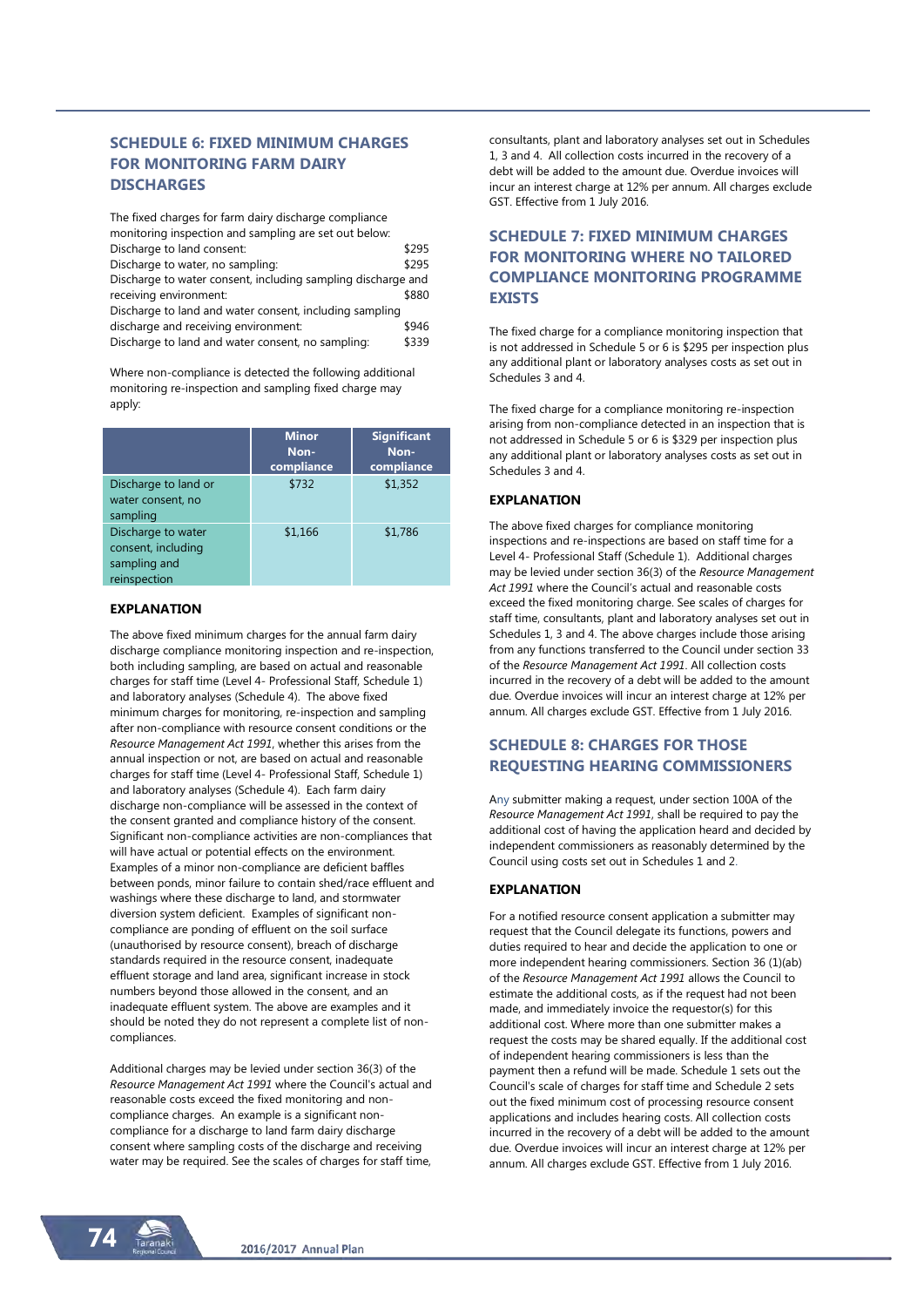# **Appendix 2: Building Act Charging Policy**

# **SCHEDULE OF CHARGES PURSUANT TO THE** *BUILDING ACT 2004*

### **DAM COMPLIANCE AND SAFETY**

| <b>Function</b>                                         | <b>Deposit</b>                                                                                                                           | <b>Additional hourly charge</b>                                                                                                             |
|---------------------------------------------------------|------------------------------------------------------------------------------------------------------------------------------------------|---------------------------------------------------------------------------------------------------------------------------------------------|
| Project information audit<br>memorandum                 | Large Dam (above \$100,000 value) \$1,019<br>Medium Dam (\$20,000 to \$100,000 Value) \$787<br>Small Dam (\$0 to \$20,000 value) \$563   | Actual and reasonable costs based on Appendix 1,<br>Schedule 1-Scale of charges for staff time.                                             |
| Lodge building warrant of<br>fitness                    | \$104                                                                                                                                    | Actual and reasonable costs based on Appendix 1,<br>Schedule 1-Scale of charges for staff time. Actual<br>and reasonable for expert advice. |
| Amendment to compliance<br>schedule                     | \$104                                                                                                                                    | Actual and reasonable costs based on Appendix 1,<br>Schedule 1-Scale of charges for staff time. Actual<br>and reasonable for expert advice. |
| <b>Certificate of Acceptance</b>                        | Large Dam (above \$100,000 value) \$4,042<br>Medium Dam (\$20,000 to \$100,000 value) \$2,021<br>Small Dam (\$0 to \$20,000 value) \$520 | Actual and reasonable costs based on Appendix 1,<br>Schedule 1-Scale of charges for staff time. Actual<br>and reasonable for expert advice. |
| Lodge dam classification<br>(potential impact category) | \$104                                                                                                                                    | Actual and reasonable costs based on Appendix 1,<br>Schedule 1-Scale of charges for staff time. Actual<br>and reasonable for expert advice. |
| Lodge annual dam safety<br>compliance certificate       | \$104                                                                                                                                    | Actual and reasonable costs based on Appendix 1,<br>Schedule 1-Scale of charges for staff time. Actual<br>and reasonable for expert advice. |
| Lodge dam safety<br>assurance programme                 | \$104                                                                                                                                    | Actual and reasonable costs based on Appendix 1,<br>Schedule 1-Scale of charges for staff time. Actual<br>and reasonable for expert advice. |

#### **EXPLANATION**

The charges are for the Council's actual and reasonable costs when carrying out functions under the *Building Act 2004* in relation to dams. The charge (in most cases) will be made up of a deposit and where required an additional charge, when the cost of performing the function exceeds the deposit by more than \$20. If the cost of performing the function is less than the deposit paid by more than \$20, a refund will be given. The *Building Act* does not specify a particular procedure for the Council to follow when setting *Building Act* fees and charges.

Charges under the *Building Act 2004* for performing any other function under the Act will be based on the staff charge our rates in Schedule 1. The Council has decided, for completeness and ease of reference, to include these charges in this *Plan*. All collection costs incurred in the recovery of a debt will be added to the amount due. Overdue invoices will incur an interest charge at 12% per annum. All charges are GST exclusive. Effective from 1 July 2016.